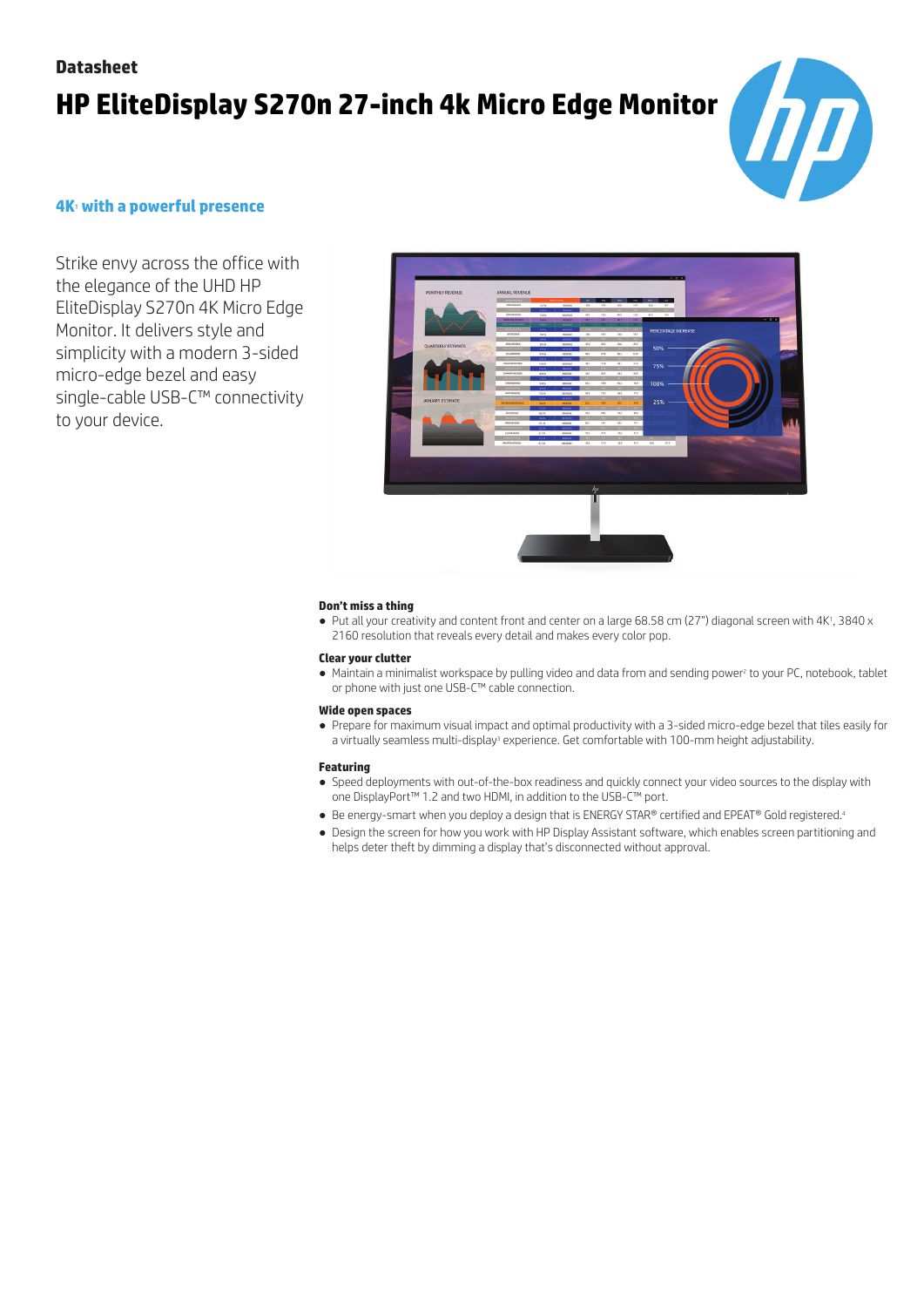# **HP EliteDisplay S270n 27-inch 4k Micro Edge Monitor Specifications Table**



| <b>Product Number</b>                                                           | 2PD37AA;                                                                                                                                                                                                                                                                                                                                                                               |
|---------------------------------------------------------------------------------|----------------------------------------------------------------------------------------------------------------------------------------------------------------------------------------------------------------------------------------------------------------------------------------------------------------------------------------------------------------------------------------|
| <b>Product Color</b>                                                            | Black                                                                                                                                                                                                                                                                                                                                                                                  |
| <b>Display size (diagonal)</b>                                                  | 68.58 cm (27")                                                                                                                                                                                                                                                                                                                                                                         |
| <b>Display Type</b>                                                             | IPS with LED backlight                                                                                                                                                                                                                                                                                                                                                                 |
| <b>Panel Active Area</b>                                                        | 59.67 x 33.56 cm;                                                                                                                                                                                                                                                                                                                                                                      |
| <b>Viewing Angle</b>                                                            | 178° horizontal; 178° vertical                                                                                                                                                                                                                                                                                                                                                         |
| <b>Brightness</b>                                                               | 350 cd/m <sup>21</sup>                                                                                                                                                                                                                                                                                                                                                                 |
| <b>Contrast Ratio</b>                                                           | 10000000:1 dynamic; 1300:1 static <sup>1</sup>                                                                                                                                                                                                                                                                                                                                         |
| <b>Response Ratio</b>                                                           | 5.4 ms gray to gray (with overdrive) <sup>1</sup>                                                                                                                                                                                                                                                                                                                                      |
| <b>Aspect Ratio</b>                                                             | 16:9                                                                                                                                                                                                                                                                                                                                                                                   |
| <b>Native Resolution</b>                                                        | 4K UHD (3840 x 2160 @ 60 Hz)                                                                                                                                                                                                                                                                                                                                                           |
| <b>Resolutions Supported</b>                                                    | 800 x 600; 720 x 480; 640 x 480; 3840 x 2160; 2560 x 1600; 2560 x 1440; 1920 x 1200; 1920 x 1080; 1680 x 1050; 1600 x 900; 1440 x 900; 1280 x<br>800: 1280 x 768: 1280 x 720: 1280 x 1024                                                                                                                                                                                              |
| <b>Display Features</b>                                                         | Advanced haze; Anti-glare; Anti-static; In plane switching; Language selection; LED backlights; On-screen controls; Plug and Play; User programmable                                                                                                                                                                                                                                   |
| <b>User Controls</b>                                                            | Brightness; Color control; Contrast; Exit; Image control; Information; Language; Management; Menu; Power                                                                                                                                                                                                                                                                               |
| Input signal                                                                    | 1 DisplayPort™ 1.2 (with HDCP support); 1 HDMI 1.4 (with HDCP support); 1 HDMI 2.0 (with HDCP support)                                                                                                                                                                                                                                                                                 |
| <b>Ports and Connectors</b>                                                     | 1 USB Type-C™ (DisplayPort™ 1.2, power delivery up to 60 W) <sup>1</sup>                                                                                                                                                                                                                                                                                                               |
| Input power                                                                     | Input voltage 100 to 240 VAC                                                                                                                                                                                                                                                                                                                                                           |
| <b>Power consumption</b>                                                        | Panel Active Area: 59.67 x 33.56 cm; Power consumption Description: 126 W (maximum), 55 W (typical), 0.5 W (standby); Screen resolution: 4K UHD<br>$(3840 \times 2160 \text{ @ } 60 \text{ Hz})$                                                                                                                                                                                       |
| <b>Dimensions with Stand (W x D</b> $61.35 \times 18.99 \times 49.85$ cm<br>xH) |                                                                                                                                                                                                                                                                                                                                                                                        |
| <b>Dimensions without Stand (W</b> $61.35 \times 4 \times 36.25$ cm<br>x D x H) |                                                                                                                                                                                                                                                                                                                                                                                        |
| Weight                                                                          | 4.85 kg (Without stand.)                                                                                                                                                                                                                                                                                                                                                               |
| <b>Ergonomic features</b>                                                       | Tilt: $-5$ to $+23^\circ$                                                                                                                                                                                                                                                                                                                                                              |
| <b>Certification and Compliance</b>                                             | BSMI; CB; CCC; CE; CEL; cTUVus; CU; ErP; FCC; ICES; ISO 9241-307; Mexico CoC; Microsoft WHQL Certification (Windows 10, Windows 8 and Windows 7);<br>MSIP; RCM; SmartWay Transport Partnership (NA); VCCI; WEEE; ISC                                                                                                                                                                   |
| <b>Environmental</b>                                                            | Arsenic-free display glass; Mercury-free display backlights; Low halogen <sup>2</sup>                                                                                                                                                                                                                                                                                                  |
|                                                                                 | Energy Efficiency Compliance ENERGY STAR® certified; EPEAT® Silver                                                                                                                                                                                                                                                                                                                     |
| What's in the box                                                               | AC power cord; DisplayPort™ 1.2 cable; Documentation; HDMI cable; VESA Mount adapter                                                                                                                                                                                                                                                                                                   |
| <b>Warranty</b>                                                                 | 5 years Next Business Day Onsite Support. HP support includes HP 3-year limited warranty plus a 5-year HP Onsite Care Pack support, as of date of<br>purchase of the hardware product. Onsite support is offered if the problem cannot be handled over the phone. Delivery of support services outside of the<br>applicable HP coverage areas may be subject to longer response times. |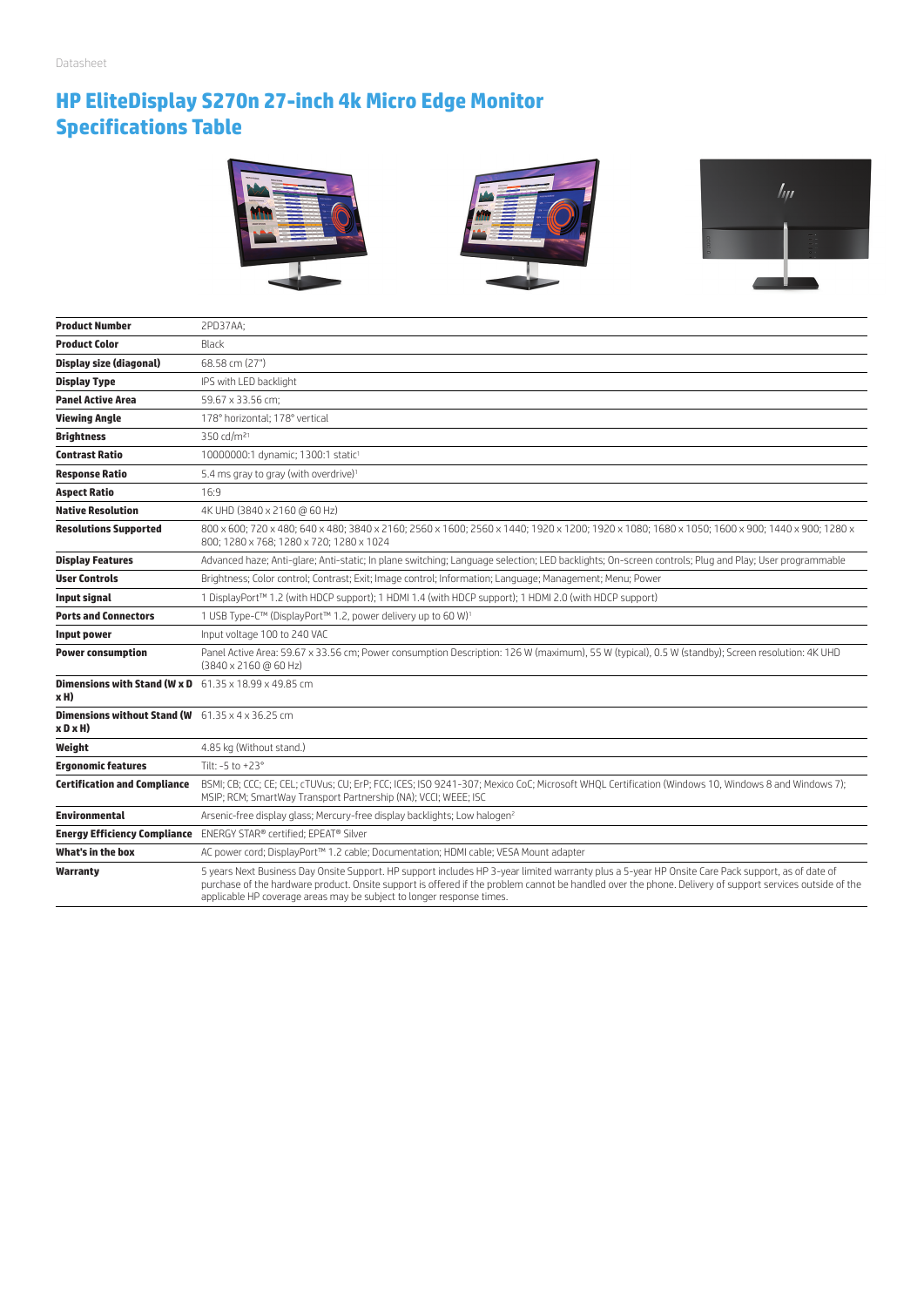# **HP EliteDisplay S270n 27-inch 4k Micro Edge Monitor**

### Accessories and services (not included)